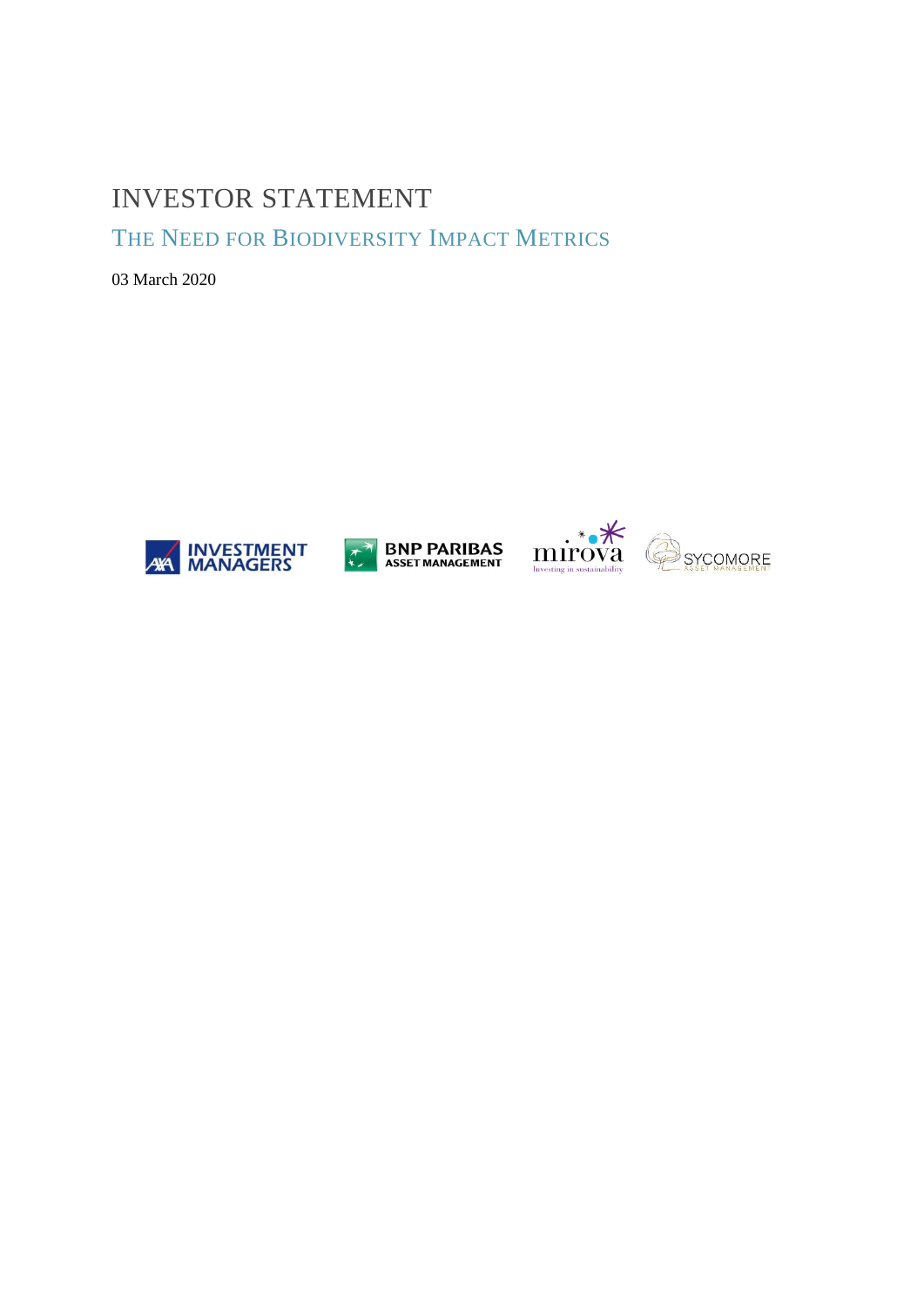The consensus among the world's leading scientists is that human activity has degraded the environment to the point at which the web of life itself is at risk. We therefore make the following declaration of common intent and concern:

- **The Earth's biosphere is a common good,** providing a vast array of ecosystem services to all forms of life. It is the very foundation of the resilience and progress of humanity. All markets and economies function within the biosphere and are dependent upon it.
- **The biosphere is under increasing stress**, limiting its ability to deliver sustainable ecosystem services today and tomorrow. We have dramatically exceeded the biodiversity boundary, as illustrated by critical levels of ongoing degradation, such as an annual loss of rainforests reaching 12 million hectares, and a rate of extinction exceeding the ten million year average by 100 to 1,000 times. One million species are currently at risk of extinction.
- **As investors, we recognize a need to protect biodiversity for future generations,** because we cannot generate value for our clients without a healthy biosphere, but most of all because we believe we have a responsibility to enhance the preservation of our ecosystems. The financial sector has shown a steadily growing interest in the integration of environmental issues within investment processes. It has also been under increasing scrutiny from stakeholders expecting investors to report on the environmental impacts of investments, because finance sits at the intersection of every industry, making capital allocation decisions that have a significant impact on future outcomes for society and the environment.
- **We lack the tools to accurately and consistently measure these impacts**, although we recognize that a wide range of industries are having a direct impact on biodiversity. We need better tools to allow us to measure and reduce the physical impact of investments on ecosystems.